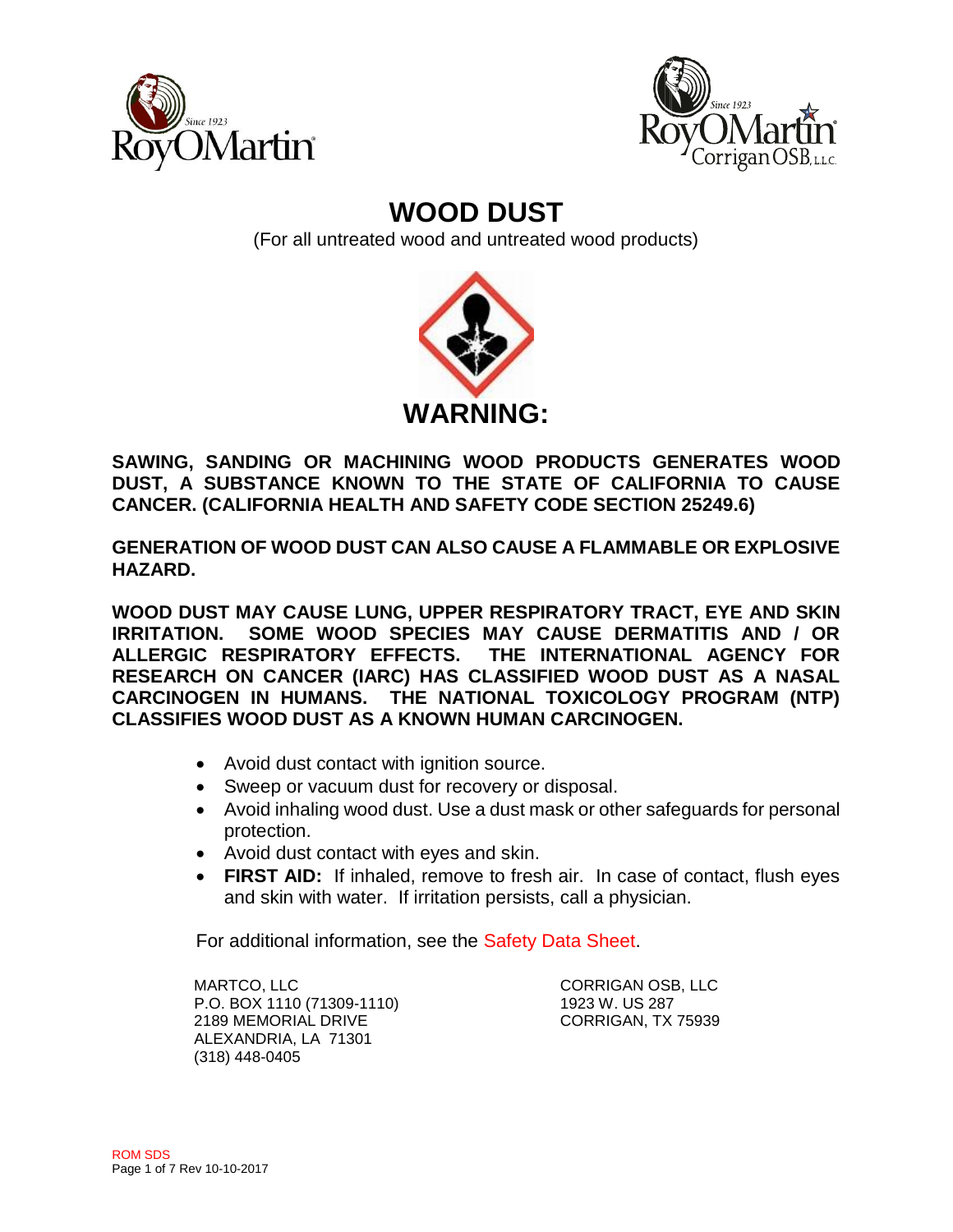



## **Safety Data Sheet**

### **1. Product Identification**

Oriented Strand Board (OSB)

Martco, LLC Corrigan OSB, LLC Phone: (318) 448-0405 P.O. Box 1110 (71309-1110) 1923 W. US 287 2189 Memorial Drive Corrigan, TX 75939 CHEMTREC: (800) 424-9300

Alexandria, LA 71301-3610 **Revised Date: October 10, 2017** Revised Date: October 10, 2017

#### **Manufacturing Location(s): Oakdale, LA Corrigan, TX**

### **2. Hazard Identification**

### **Respiratory Sensitizer**



**Physical Appearance and Odor:** Particulate solid, light to dark in color. Color and odor depend on the wood species and age of particles. Particles can be generated by any manual or mechanical cutting or abrasion process performed on wood.

**Primary Health Hazards:** The primary health hazard posed by this product is thought to be due to inhaling wood dust.

#### **Likely Exposure Modes:**

- **Ingestion:**
- **x Skin:**
- **x Inhalation:**
- **x Eye:**
- **Medical Conditions Aggravated:** Wood dust may aggravate pre-existing respiratory conditions or allergies.

#### **Signs and Symptoms of Exposure:**

- **Acute:** Wood dust may cause eye irritation. Certain species of wood dust can cause allergic contact dermatitis in sensitized individuals. If inhaled, wood dust may cause respiratory irritation, nasal dryness, coughing, sneezing, or wheezing.
- **Chronic:** Wood dust, depending on the species, may cause allergic contact dermatitis and respiratory sensitization with prolonged, repetitive contact or exposure to elevated dust levels. Prolonged exposure to wood dust has been reported by some observers to be associated with nasal cancer. **Carcinogenicity:**

#### **x NTP: Wood dust,** *Known Human Carcinogen*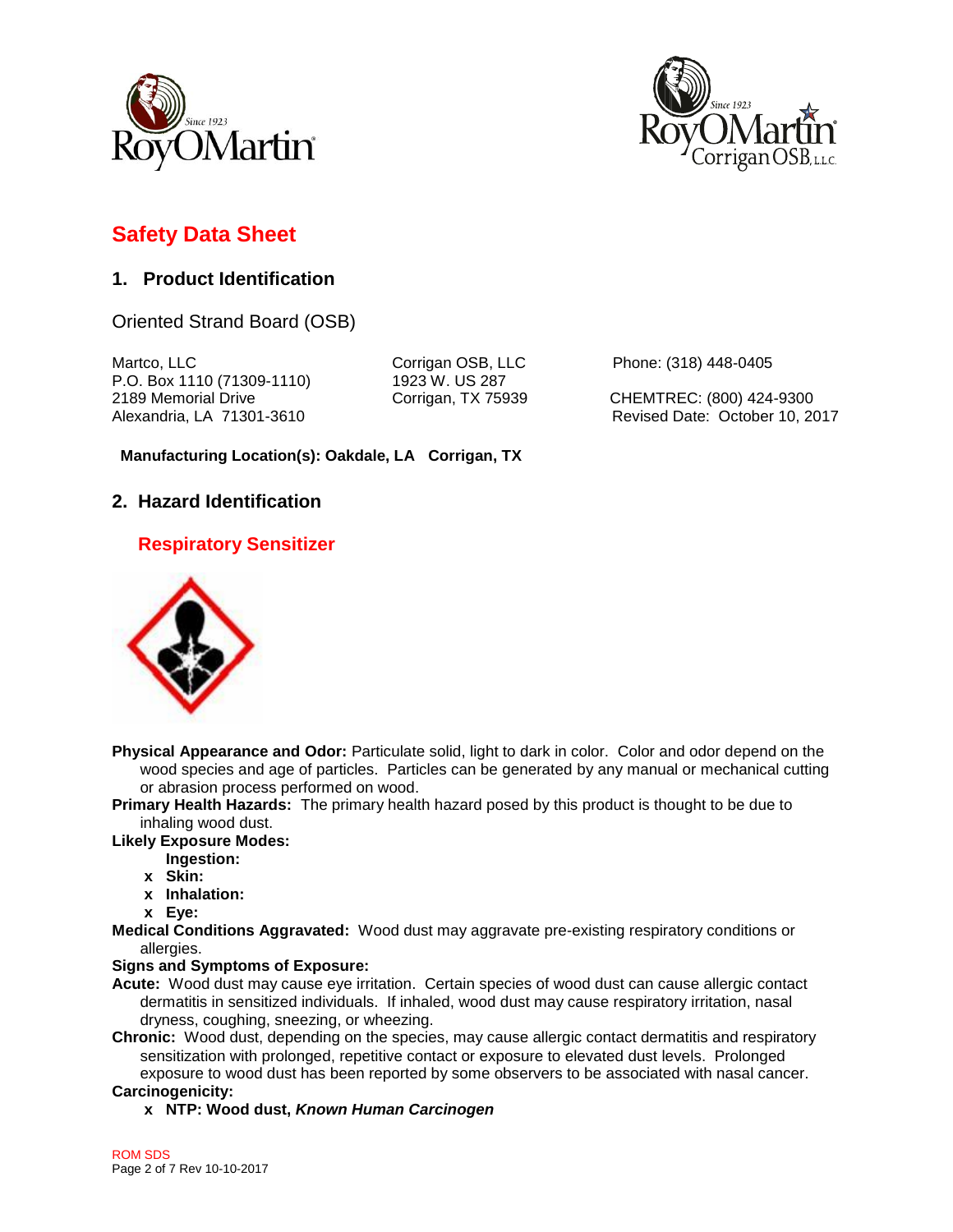



#### $\overline{a}$ **x IARC Monographs: Wood Dust, Group 1** OSHA Regulated: Not Listed

- **NTP:** Per NTP's *Tenth Report of Carcinogens*: "Wood dust is known to be a human carcinogen based on sufficient evidence of carcinogenicity from studies in humans. An association between wood dust exposure and cancer of the nose has been observed in many case reports, cohort studies, and casecontrol studies that specifically addressed nasal cancer. Strong and consistent associations with cancer of the nasal cavities and paranasal sinuses were observed both in studies of people whose occupations are associated with wood dust exposure and in studies that directly estimated wood dust exposure."
- **IARC – Group I:** Carcinogenic to humans; sufficient evidence of carcinogenicity. This classification is primarily based on studies showing an association between occupational exposure to wood dust and adenocarcinoma to the nasal cavities and paranasal sinuses. IARC did not find sufficient evidence of an association between occupational exposure to wood dust and cancer of the oropharynx, hypopharynx, lung, lymphatic and hematopoietic systems, stomach, colon or rectum.

#### **Emergency Overview**

#### **WARNING! MAY FORM COMBUSTIBLE DUST CONCENTRATIONS IN AIR (DURING PROCESSING).**

| <b>Name</b>                                                              | CAS#              | <b>Percent</b> | Agency                                               | <b>Exposure Limits</b>                                               | <b>Comments</b>                                                                           |
|--------------------------------------------------------------------------|-------------------|----------------|------------------------------------------------------|----------------------------------------------------------------------|-------------------------------------------------------------------------------------------|
| <b>Southern Yellow</b><br>Pine/<br><b>Wood Dust (Not</b><br>Preservative | None              | 84-99          | <b>OSHA</b><br><b>OSHA</b>                           | PEL-TWA 15mg/m <sup>3</sup><br>PEL-TWA 5mg/m <sup>3</sup>            | <b>Total Dust</b><br>Respirable dust<br>fraction                                          |
| Treated)                                                                 |                   |                | <b>ACGIH</b>                                         | TLV-TWA<br>$1 \,\mathrm{mg/m^3}$                                     | Inhalable, all other                                                                      |
|                                                                          |                   |                | Recommended <sup>1</sup><br>Recommended <sup>1</sup> | PEL-TWA 5mg/m <sup>3</sup><br><b>PEL-STEL</b><br>$10$ mg/m $3$       | species<br>Softwood or<br>hardwood total<br>dust<br>Softwood or<br>hardwood total<br>dust |
| <b>Edge Seal</b>                                                         | None              | $<$ 1          | N/A                                                  | None established                                                     |                                                                                           |
| <b>Wax Emulsion</b>                                                      | 8002-<br>74-2     | $0 - 2$        | N/A                                                  | None Established                                                     |                                                                                           |
| <b>Phenolic Resin</b><br>(Liquid) <sup>2</sup>                           | 9003-<br>$35 - 4$ | $0 - 15$       | <b>OSHA</b><br><b>OSHA</b><br><b>ACGIH</b>           | PEL-TWA .75 PPM<br>PEL-STEL 2.0 PPM<br>TLV-Ceiling 0.3<br><b>PPM</b> |                                                                                           |
| <b>Polymeric</b><br>Diphenylmethane<br>Diisocyanate <sup>3</sup>         | 9016-<br>87-9     | $0 - 10$       | <b>OSHA</b><br><b>ACGIH</b>                          | PEL-TWA .02 ppm<br>TLV-TWA .005 ppm                                  |                                                                                           |

### **3.Hazardous Ingredients/Identity Information**

**¹ In AFL-CIO v. OSHA 965 F. 2d 962 (11th Cir. 1992), the court overturned OSHA's 1989 Air Contaminants Rule, including the specific PELs for wood dust that OSHA has established at that time. The 1989 PELs were: TWA 5 mg/m³; STEL (15 MIN) – 10mg/m³ (all softwoods and hardwoods, except western cedar); western red cedar: TWA – 2.5 mg/m³.**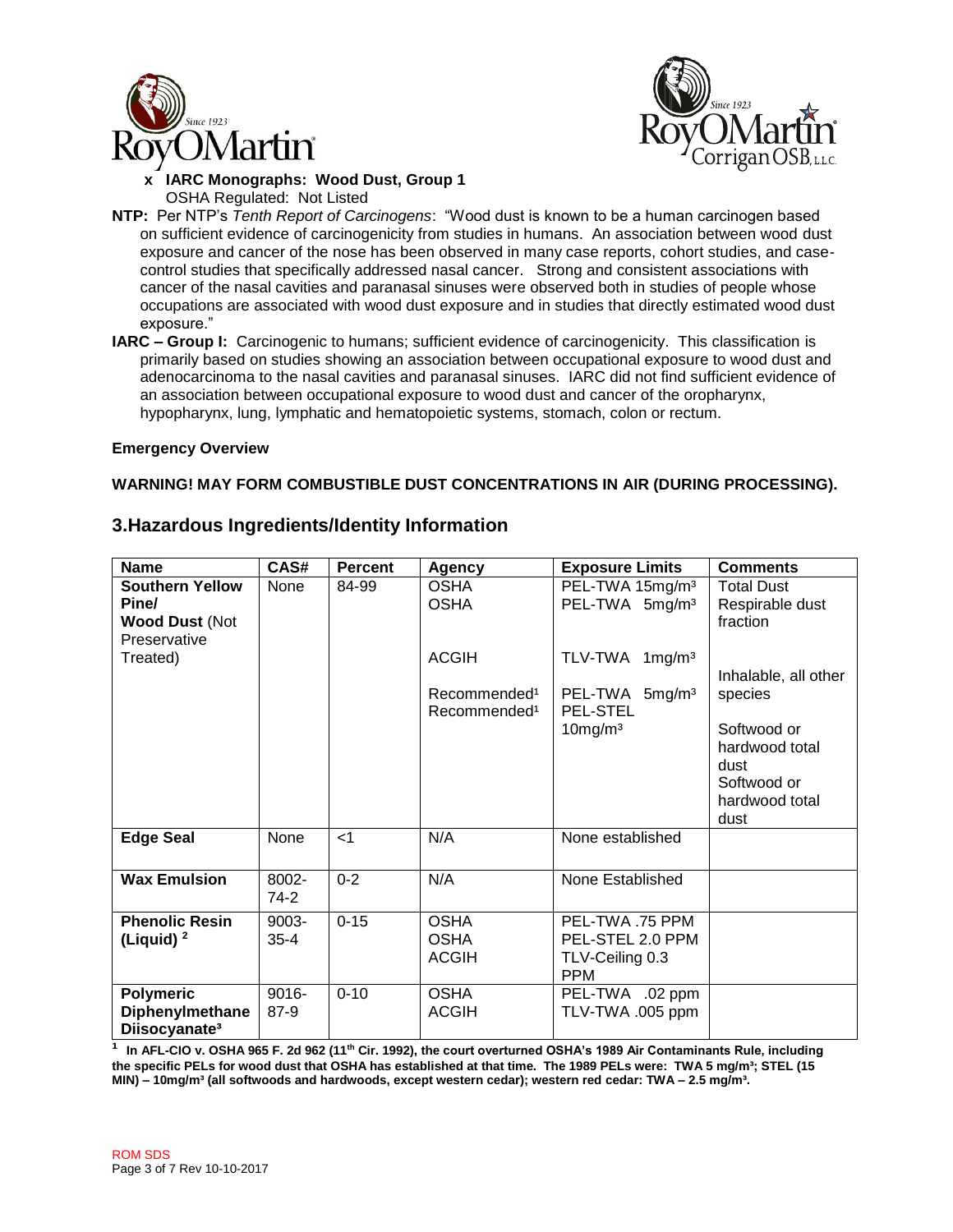



 **Wood dust is now officially regulated as an organic dust under the Particulates Not Otherwise Regulated (PNOR) or Inert or Nuisance Dust categories at PELs noted under the Hazardous Ingredients section of this MSDS. However, a number of states have incorporated provisions of the 1989 standard in their state plans. Additionally, OSHA has announced that it may cite companies under the OSH ACT General Duty Clause under appropriate circumstances for non-compliance with the 1989 PELs.**

**<sup>2</sup> This product contains less than 0.05% free formaldehyde and contains no urea-formaldehyde resins. Phenol formaldehyde resin is used in face/surface material and/or center core material.**

³ **This ingredient is the polymerized form of MDI resin.**

### **4. First-Aid Measures**

**Ingestion:** NOT APPLICABLE

**Eye Contact:** Wood dust may cause mechanical irritation. Treat dust in eye as foreign object. Flush with water to remove dust particles. Seek medical help if irritation persists.

**Skin Contact:** Wash with water to remove dust particles. Seek medical advice if a rash, persistent irritation or dermatitis occurs.

**Skin Absorption:** NOT APPLICABLE

**Inhalation:** Wood dust may cause unpleasant obstruction in the nasal passages, resulting in dryness of nose, dry cough, sneezing and headaches. Remove to fresh air. If persistent irritation, severe coughing or breathing difficulties occur, seek medical advise.

### **5. Fire Fighting Measures**

**Flash Point (Method Used):** NOT APPLICABLE

**Flammable Limits: LFL =** Wood dust: 40 grams per cubic meter of air **UFL =** NOT APPLICABLE

**Extinguishing Media:** Water, Carbon Dioxide, Sand

**Autoignition Temperature:** Variable between typical values between 400° and 500°F

**Special Firefighting Procedures:** Use water to wet down wood dust to reduce the likelihood of ignition or dispersion of dust into air. Remove burned or wet dust to open area after fire is extinguished.

**Unusual Fire and Explosion Hazards:** Avoid generating dust; If contacted with an ignition source, fine dust dispersed in air in sufficient concentrations, may present a strong to severe explosion hazard. **Explosive Limits in Air:** 40 grams/m<sup>3</sup> (LEL)

**NFPA Rating (Scale 0-**4):

**Health =** 1 **Fire =** 1 **Reactivity =** 0

#### **6. Accidental Release Measures**

#### **Steps to be taken in case material is Released or Spilled:**

Sweep or vacuum spills for recovery or disposal. Avoid dispersal of dust in the air (i.e., clearing dust surfaces with compressed air) Place recovered wood dust in a container for proper disposal. Dust deposits should not be allowed to accumulate on surfaces, as these may form an explosive mixture if they are released into the atmosphere in sufficient concentration.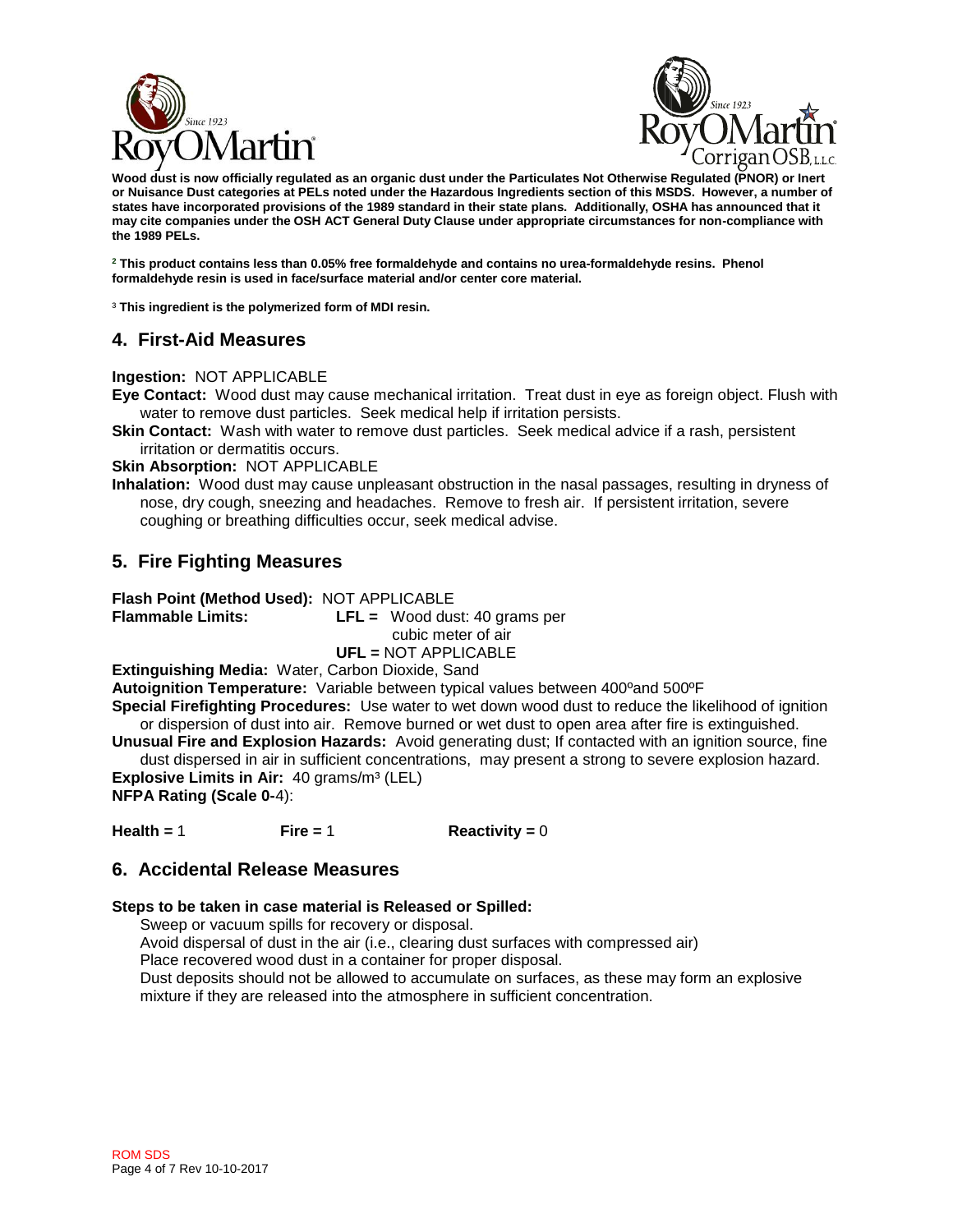



### **7. Handling and Storage**

#### **Precautions to be taken in Handling and Storage:**

Avoid ignition sources, eye contact, prolonged or repeated contact with skin, prolonged or repeated breathing of wood dust, and contact with oxidizing agents and drying oils. Minimize dust generation and accumulation. Routine housekeeping should be instituted to ensure that dusts do not accumulate on surfaces.

### **8. Exposure Control Measures/Personal Protection**

**Personal Protective Equipment:** Protective equipment may be needed such as gloves, goggles, or safety glasses and approved dust respirators depending upon dust conditions.

**Ventilation:** Provide adequate general and local exhaust ventilation to maintain healthful working conditions. Due to explosive potential of wood dust when suspended in air, ventilation systems should be kept clean and precautions should be taken to prevent sparks or other ignition sources.

It is recommended that all dust control equipment such as local exhaust ventilation and material transport systems involved in handling of this product contain explosion relief vents or an explosion suppression system or an oxygen-deficient environment.

Ensure that dust handling systems (such as exhaust ducts, dust collectors, vessels, and processing equipment) are designed in a manner to prevent the escape of dust into the work area (i.e., there is no leakage from the equipment).

Use only appropriately classified electrical equipment and powered industrial trucks.

#### **9. Physical and Chemical Properties**

**Physical Description:** Light to dark colored, granular solid. Color and odor are dependent on the wood species and time since dust was generated.

| Boiling point (@ 760 mm Hg):                         | <b>NOT APPLICABLE</b>                             |
|------------------------------------------------------|---------------------------------------------------|
| Evaporation rate (Butyl Aceate = 1):                 | <b>NOT APPLICABLE</b>                             |
| <b>Freezing Point:</b>                               | <b>NOT APPLICABLE</b>                             |
| <b>Melting Point:</b>                                | <b>NOT APPLICABLE</b>                             |
| <b>Molecular Formula:</b>                            | <b>NOT APPLICABLE</b>                             |
| <b>Molecular Weight:</b>                             | <b>NOT APPLICABLE</b>                             |
| <b>Oil-water Distribution Coefficient:</b>           | <b>NOT APPLICABLE</b>                             |
| <b>Odor Threshold:</b>                               | <b>NOT APPLICABLE</b>                             |
| pH:                                                  | <b>NOT APPLICABLE</b>                             |
| Solubility in Water (% by weight):                   | Insoluble                                         |
| Specific Gravity ( $H_2O = 1$ ):                     | Variable, depends on species and moisture content |
| Vapor Density (air =1; 1 atm):                       | <b>NOT APPLICABLE</b>                             |
| Vapor Pressure (mm Hg):                              | <b>NOT APPLICABLE</b>                             |
| <b>Viscosity:</b>                                    | <b>NOT APPLICABLE</b>                             |
| % Volatile by Volume [@ 70ºF (21ºc)]: NOT APPLICABLE |                                                   |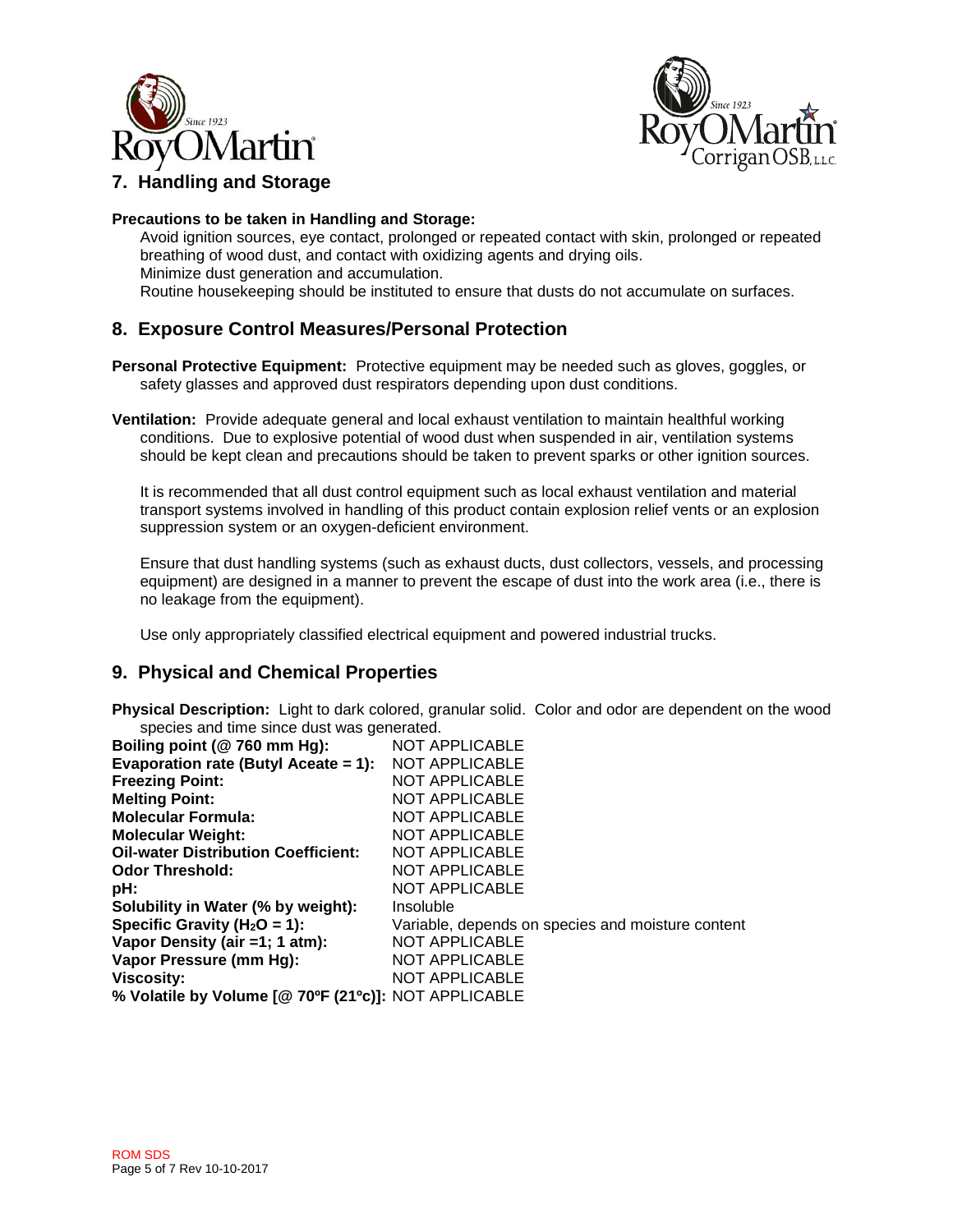



### **10. Stability and Reactivity**

**Stability:** Unstable **x Stable under normal conditions**

**Conditions to Avoid:** Avoid open flame and sparks.

**Incompatibility (Materials to Avoid):** Avoid contact with oxidizing agents and drying oils. Avoid open flame. Product may ignite at temperature in excess of 400ºF.

**Hazardous Decomposition of By-Products:** Thermal oxidative degradation of wood produces irritating and toxic fumes and gases, including carbon monoxide, aldehydes and organic acids.

**Hazardous Polymerization:** NOT APPLICABLE **Sensitivity to Mechanical Impact:** NOT APPLICABLE **Sensitivity to Static Discharge:** NOT APPLICABLE

### **11. Toxicological Information**

#### **Wood Dust:**

- Wood dust (softwood or hardwood): OSHA Hazard Rating = 3.3; moderately toxic with probable oral lethal dose to humans being 0.5-5 g/kg (about 1 pound for a 70 kg or 150 pound person). Source: *OSHA Regulated Hazardous Substances,* Government Institutes, Inc., February 1990.
- Wood dust (generated from sawing, sanding or machining the product) may cause nasal dryness, irritation, coughing and sinusitis. National Toxicology Program (NTP) and The International Agency for Research on Cancer (IARC) classify wood dust as a human carcinogen (IARC Group 1). This classification is based primarily on increased risk in the occurrence of adenocarcinomas of the nasal cavities and paranasal sinuses associated with exposure to wood dust. The evaluation did not find sufficient evidence to associate cancers of the oropharynx, hypopharynx, lung, lymphatic and hematopoietic systems, stomach, colon or rectum with exposure to wood dust.

**Additional Toxicity Data:** See acute and chronic health effects provided in *Section 3: Hazard Identification.* 

**Target Organs:** See acute and chronic health effects provided in *Section 3: Hazard Identification.*

### **12. Ecological Information**

**Environmental Fate:** NOT APPLICABLE **Environmental Toxicity:** None

### **13. Disposal Considerations**

**Waste Disposal Method:** Incineration in accordance with local, state, and federal regulations is preferred because fugitive emissions can be effectively controlled. Landfill disposal in accordance with local, state, and federal regulations is acceptable if actions are taken to contain the material until it can be covered by other wastes or landfill cover materials.

### **14. Transport Information**

U.S. Department of Transportation: not regulated as a hazardous material. Canadian Transportation of Dangerous Goods (TDG): not listed as a hazardous material.

### **15. Regulatory Information**

**TSCA:** This product complies with TSCA inventory requirements. **CERCLA:** NOT APPLICABLE **DSL:** NOT APPLICABLE